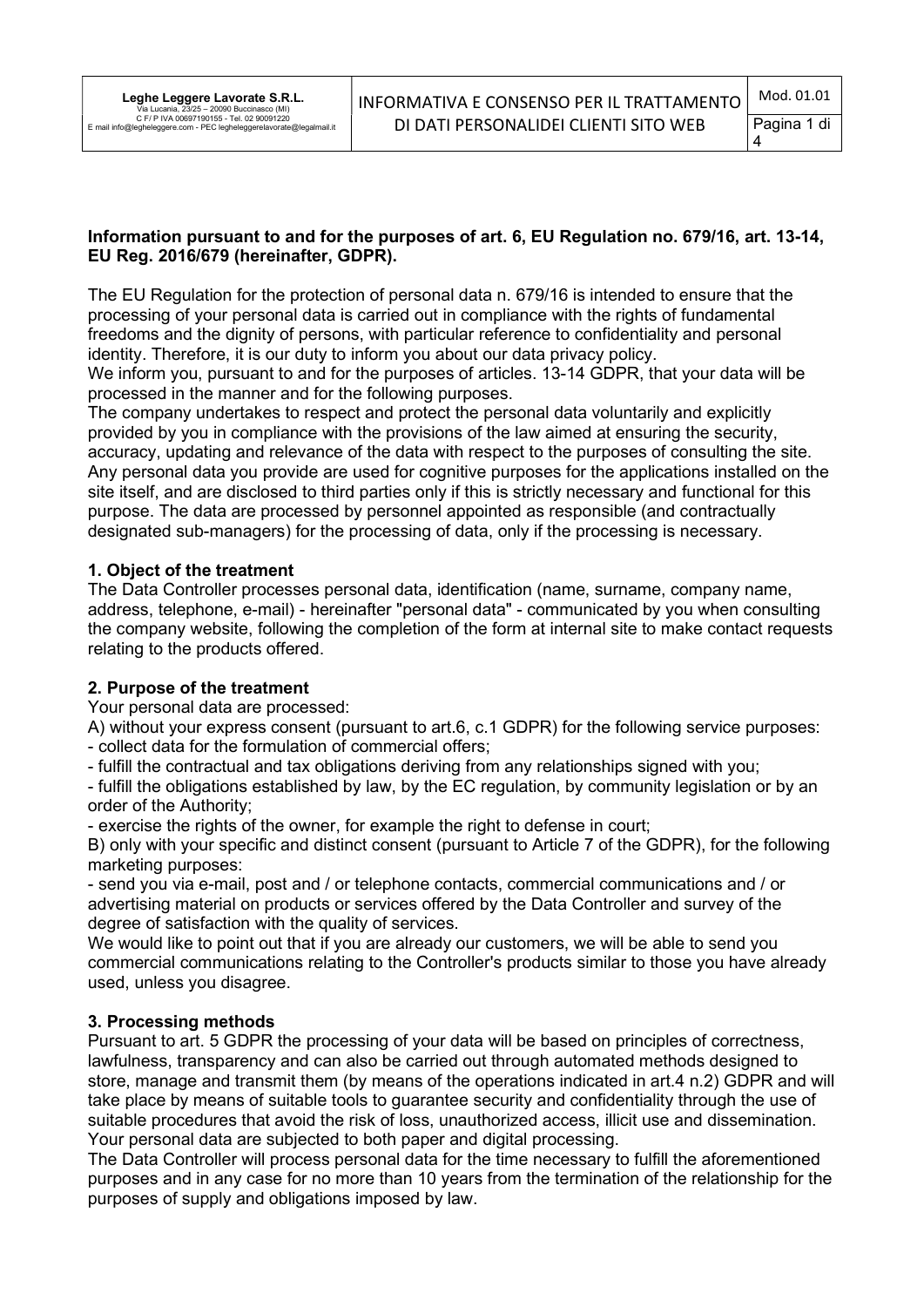# 4. Communication of data

The data may be disclosed to the other employees and collaborators of the Data Controller in their capacity as data processors of the same, as well as may also be viewed by the external party who oversees our IT system and that our structure has appointed an external manager; Your data may also be disclosed to companies and / or professional firms that provide - in outsourcing assistance, advice or collaboration to the Data Controller, in accounting, administrative, fiscal, legal, tax matters. We inform you that all our suppliers are appointed external sub-managers and subject to a validation and control process in terms of privacy and quality of the services requested.

Without the need for express consent pursuant to art. 6, c.1 GDPR, the Data Controller may communicate your data for the purposes referred to in art. 2.A) to judicial authorities, as well as to those subjects to whom communication is mandatory by law for the accomplishment of the aforementioned purposes.

Your data will not be disclosed in any other way.

### 5. Storage times

Your personal data will be kept for the time necessary to carry out the existing relationships between the parties and in any case not for more than 10 years from the termination of any contractual relationship established as required by law.

After this retention period, the data will be destroyed and / or deleted, without prejudice to future communications by the Data Controller or authority decisions under the law.

### 6. Data transfer

The data may also be communicated to suppliers (cloud and / or data store), as joint data controllers, who have signed an agreement with our company. These offices - with particular attention to any offices established in non-EU countries - have been given precise operating instructions through contractual clauses that guarantee that the data will be processed in accordance with the principles established in EU Reg. No. 679/16 also in any country destination third.

The interested party can exercise their rights towards each Joint Controller.

# 7. Nature of the data provision and consequences of refusal to respond

The provision of data for the purposes referred to in point 2.A) is mandatory. In their absence, we cannot guarantee the processing of your data for commercial purposes.

The provision of data for the purposes referred to in point 2.B) is optional. You can therefore decide not to provide any data or to subsequently deny the possibility of processing data already provided: in this case, you will not be able to receive commercial communications and advertising material relating to the products offered by the Data Controller.

However, you will continue to be entitled to the information referred to in point 2.A).

#### 8. Rights of the interested parties

You have the right to ask the Data Controller for access to data concerning you, their rectification or cancellation, the integration of incomplete data, the limitation of processing; to receive the data in a structured format, commonly used and readable by an automatic device; to revoke any consent given in relation to the processing of your data at any time and object in whole or in part to the use of the data; to lodge a complaint with the Authority, as well as to exercise the other rights recognized to you pursuant to Articles 15-22 EU Regulation 679/16.

#### 9. How to exercise your rights

You can exercise your rights at any time by sending an e-mail to the company's e-mail address. The interested party has the right to lodge a complaint with a supervisory authority.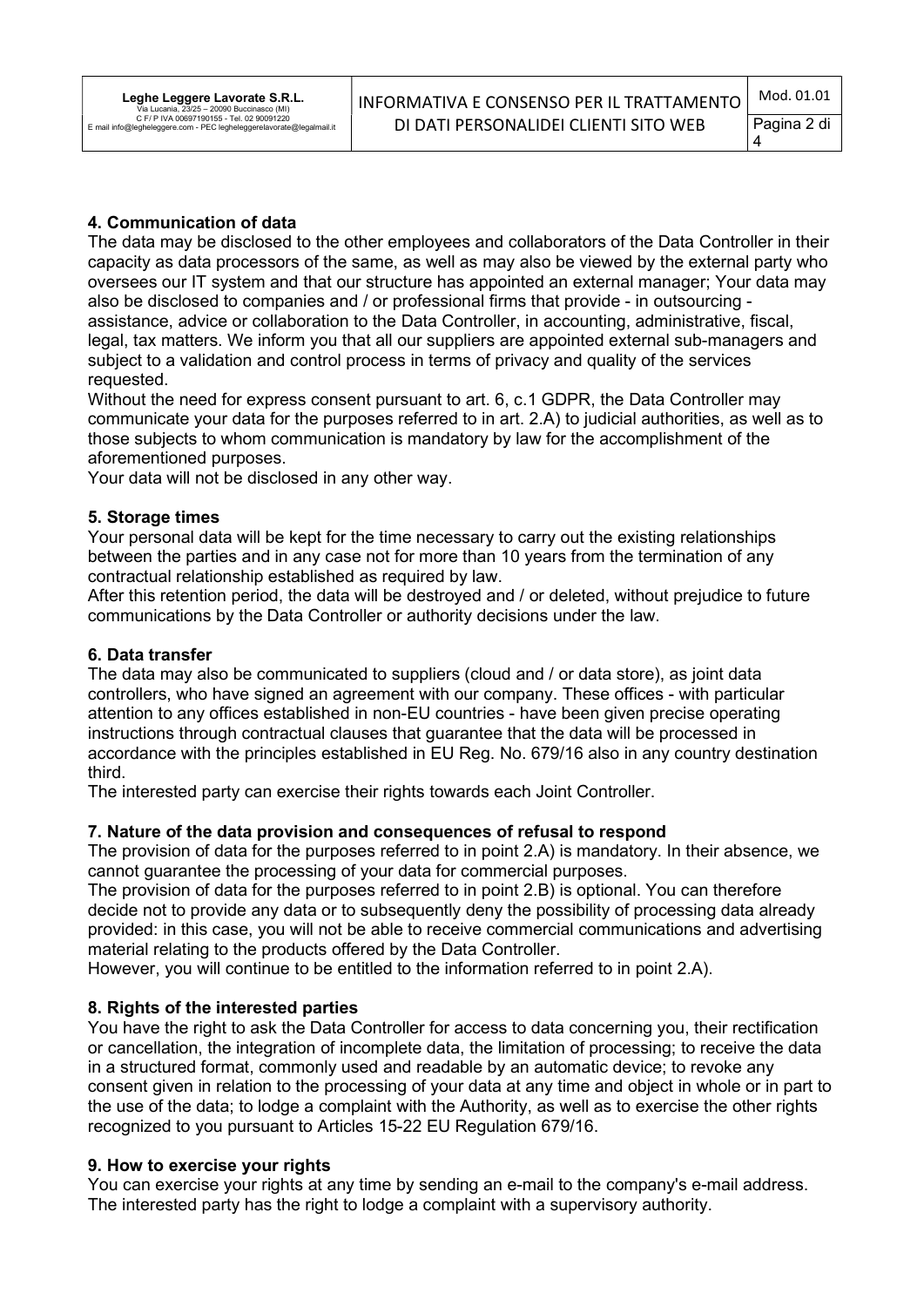If you are no longer interested in corporate communications and would like to cancel your position, you can do so by sending an e-mail to the company address.

#### 10. Data controller

Leghe Leggere Lavorate S.R.L. - Via Lucania, 23/25 - 20090 Buccinasco (MI) - CF / P IVA 00697190155 - Tel. 02 90091220 - E mail info@legheleggere.com - PEC

legheleggerelavorate@legalmail.it, as Data Controller, in the person of the its legal representative. The Data Controller makes use of internal data processors and external sub-processors appointed to achieve the purposes specified in point 2.

The updated list of managers, sub-processors, data controllers and recipients of the data is kept at the registered office of the Data Controller.

# 11. Changes

This information may be subject to changes. If substantial changes are made to the use of customer data by the company, this will notify the user by publishing them with the utmost emphasis on its web pages.

### 12. Data acquired during navigation

The computer systems and software procedures of our site acquire, during their normal operation, some personal data whose transmission is implicit in the use of Internet communication protocols. This information is not collected to be associated with identified interested parties, but which by their very nature could, through processing and association with data held by third parties, allow users to be identified. This category of data includes the IP addresses or domain names of the computers used by users who connect to the site, the addresses in the Uniform Resource Identifier (URI) notation of the requested resources, the time of the request, the method used to submit the request to the server, the possible size of the file obtained in response, the numerical code indicating the status of the response given by the server (successful, error, etc.) and other parameters relating to the operating system and the user's IT environment. The data could be used to ascertain responsibility in the event of hypothetical computer crimes against the site: except for this possibility, the data on web contacts persist for a time not exceeding that necessary for the purposes for which they are collected and subsequently treated.

On the site there is a Google Analytics SCRIPT that tracks the behavior of users on the site and a contact form that does not record any data in the DB but only sends the information by email to the recipients of the form. Cookies are "preference" (they memorize the user's preferred language and at the next access they take into account the choice) therefore persistent and technical session. The site does not collect any data internally, the data that is collected through it is then conveyed by Google Analytics and the company.

Google Analytics cookies (\_utma, \_utmz, \_gat, \_ga, \_gid)

Google Analytics is a web analytics tool that allows the site owner to understand how visitors interact with it. The Google Analytics tool uses proprietary cookies to monitor visitor interactions with respect to the site that uses its features. These cookies are used to store information, such as the time the current visit occurred, any previous visits to the site by the same visitor and the site that reported the web page to the visitor. The Google Analytics tool collects information anonymously and records website trends without identifying individual visitors. Browsers do not share proprietary cookies of the Google Analytics tool between various domains. The Google Analytics privacy policy describes the way in which personal information is treated at the time such tool

It is used. They can be consulted at:

http://www.google.com/intl/it/analytics/privacyoverview.html

Use of the visitor's IP address by means of Google cookies

Each computer and device connected to the Internet is assigned a unique number as an Internet Protocol (IP) address. Because these numbers are typically assigned in blocks based on country,